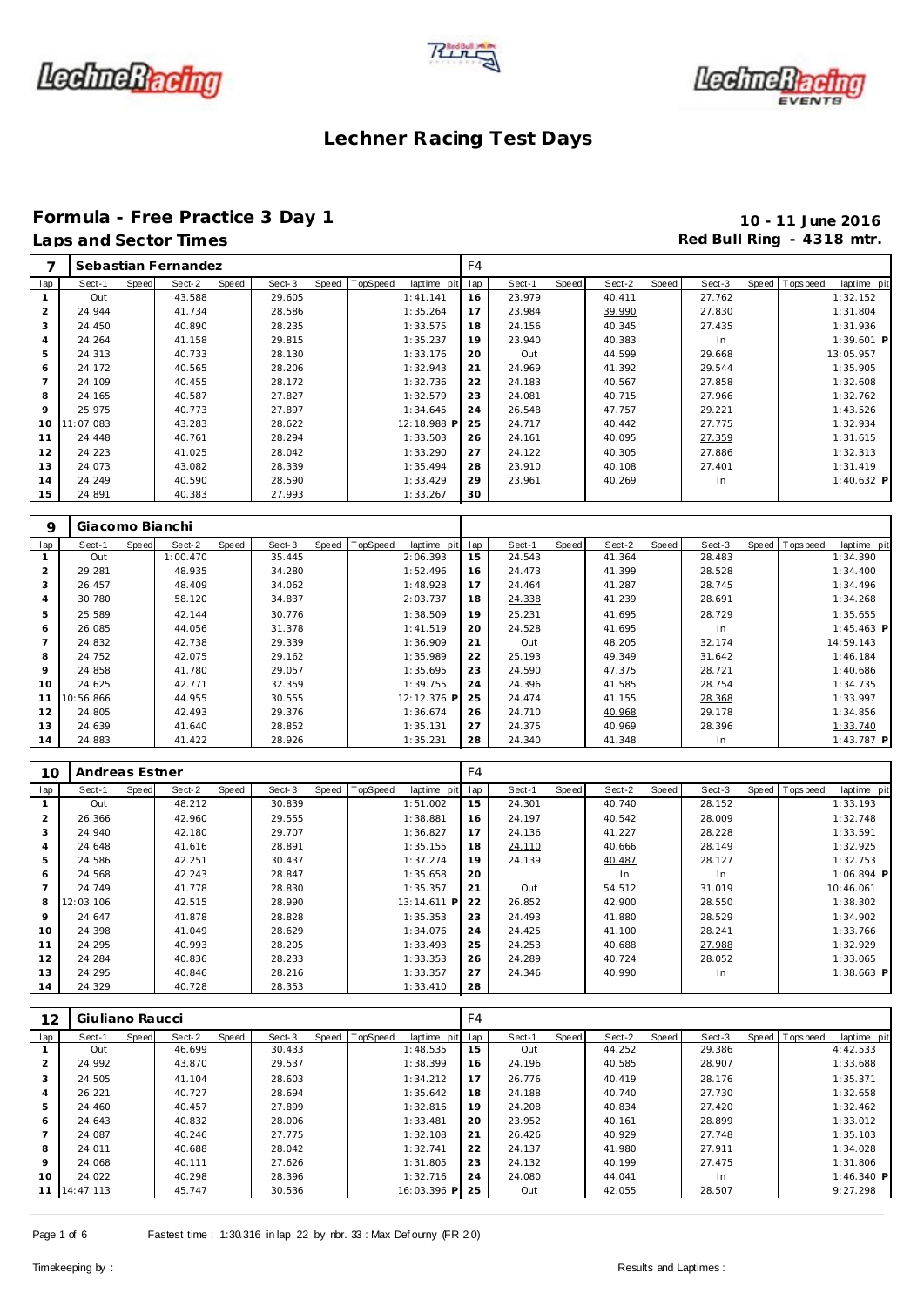





# **Formula - Free Practice 3 Day 1 10 - 11 June 2016**

| 12 | 25.098 | 41.295 | 28.455 | $1:34.848$ 26   |    | 24.015 | 40.059 | 27.523 | 1:31.597    |
|----|--------|--------|--------|-----------------|----|--------|--------|--------|-------------|
| 13 | 24.435 | 40.719 | 28.439 | 1:33.593        | 27 | 23.966 | 39.872 | 27.415 | 1:31.253    |
| 14 | 24.179 | 40.476 | In     | $1:41.729$ P 28 |    | 23.924 | 41.083 | ln.    | 1:43.461 PI |

| 13  | Yannik Brandt |       |        |       |        |       |                 |              | F4  |        |       |        |       |        |       |             |              |
|-----|---------------|-------|--------|-------|--------|-------|-----------------|--------------|-----|--------|-------|--------|-------|--------|-------|-------------|--------------|
| lap | Sect-1        | Speed | Sect-2 | Speed | Sect-3 | Speed | <b>TopSpeed</b> | laptime pit  | lap | Sect-1 | Speed | Sect-2 | Speed | Sect-3 | Speed | T ops pee d | laptime pit  |
|     | Out           |       | 44.481 |       | 29.814 |       |                 | 1:43.961     | 15  | 24.255 |       | 40.411 |       | 27.697 |       |             | 1:32.363     |
| 2   | 24.834        |       | 41.478 |       | 28.487 |       |                 | 1:34.799     | 16  | 24.186 |       | 40.148 |       | 27.459 |       |             | 1:31.793     |
| 3   | 24.623        |       | 40.827 |       | 27.962 |       |                 | 1:33.412     | 17  | 23.962 |       | 40.160 |       | 27.791 |       |             | 1:31.913     |
| 4   | 24.339        |       | 41.401 |       | 28.582 |       |                 | 1:34.322     | 18  | 24.252 |       | 40.451 |       | 27.444 |       |             | 1:32.147     |
| 5   | 24.749        |       | 40.885 |       | 28.038 |       |                 | 1:33.672     | 19  | 24.062 |       | 40.231 |       | 27.363 |       |             | 1:31.656     |
| 6   | 24.505        |       | 40.746 |       | 27.794 |       |                 | 1:33.045     | 20  | 23.928 |       | 40.578 |       | In.    |       |             | $1:38.359$ P |
|     | 24.105        |       | 40.433 |       | 27.647 |       |                 | 1:32.185     | 21  | Out    |       | 42.266 |       | 27.941 |       |             | 12:13.473    |
| 8   | 24.166        |       | 40.309 |       | 28.545 |       |                 | 1:33.020     | 22  | 25.473 |       | 40.660 |       | 27.827 |       |             | 1:33.960     |
| 9   | 24.857        |       | 41.029 |       | In     |       |                 | $1:39.774$ P | 23  | 24.316 |       | 40.430 |       | 27.466 |       |             | 1:32.212     |
| 10  | Out           |       | 42.579 |       | 28.613 |       |                 | 13:57.414 P  | 24  | 24.146 |       | 40.259 |       | 27.516 |       |             | 1:31.921     |
| 11  | 24.416        |       | 40.699 |       | 27.664 |       |                 | 1:32.779     | 25  | 24.129 |       | 40.245 |       | 27.287 |       |             | 1:31.661     |
| 12  | 24.137        |       | 40.757 |       | In.    |       |                 | $1:38.572$ P | 26  | 24.087 |       | 40.270 |       | 27.358 |       |             | 1:31.715     |
| 13  | Out           |       | 44.456 |       | 29.489 |       |                 | 4:55.233     | 27  | 24.006 |       | 40.167 |       | 27.279 |       |             | 1:31.452     |
| 14  | 24.725        |       | 42.171 |       | 28.127 |       |                 | 1:35.023     | 28  | 24.050 |       | 40.490 |       | In     |       |             | $1:44.295$ P |

| 14             | Will Palmer |       |        |       |        |       |          |              | FR 2.0 |        |       |        |       |        |                |              |
|----------------|-------------|-------|--------|-------|--------|-------|----------|--------------|--------|--------|-------|--------|-------|--------|----------------|--------------|
| lap            | Sect-1      | Speed | Sect-2 | Speed | Sect-3 | Speed | TopSpeed | laptime pit  | lap    | Sect-1 | Speed | Sect-2 | Speed | Sect-3 | Speed Topspeed | laptime pit  |
|                | Out         |       | 45.482 |       | 33.219 |       |          | 1:45.423     | 14     | 23.535 |       | 39.941 |       | 27.197 |                | 1:30.673     |
| $\overline{2}$ | 24.981      |       | 40.939 |       | 28.384 |       |          | 1:34.304     | 15     | 23.634 |       | 39.900 |       | 27.001 |                | 1:30.535     |
| 3              | 23.992      |       | 42.632 |       | 28.047 |       |          | 1:34.671     | 16     | 23.707 |       | 39.647 |       | 27.249 |                | 1:30.603     |
| 4              | 24.029      |       | 40.548 |       | 27.582 |       |          | 1:32.159     | 17     | 24.275 |       | 41.474 |       | In     |                | $1:42.098$ P |
| 5              | 23.884      |       | 40.934 |       | 28.051 |       |          | 1:32.869     | 18     | Out    |       | 42.356 |       | 28.278 |                | 12:03.451    |
| 6              | 24.911      |       | 39.933 |       | 29.177 |       |          | 1:34.021     | 19     | 23.715 |       | 40.045 |       | 27.136 |                | 1:30.896     |
|                | 23.875      |       | 40.387 |       | In     |       |          | $1:40.814$ P | 20     | 23.649 |       | 39.843 |       | 27.011 |                | 1:30.503     |
| 8              | Out         |       | 42.509 |       | 28.375 |       |          | 2:05.497     | 21     | 23.639 |       | 39.856 |       | 26.934 |                | 1:30.429     |
| 9              | 25.528      |       | 40.101 |       | In     |       |          | $1:44.565$ P | 22     | 23.650 |       | 40.487 |       | 32.026 |                | 1:36.163     |
| 10             | Out         |       | 42.661 |       | 29.669 |       |          | 11:55.030    | 23     | 25.640 |       | 40.188 |       | 29.217 |                | 1:35.045     |
| 11             | 24.096      |       | 41.547 |       | 27.633 |       |          | 1:33.276     | 24     | 23.513 |       | 41.511 |       | In.    |                | $1:39.852$ P |
| 12             | 24.143      |       | 40.060 |       | 27.594 |       |          | 1:31.797     | 25     | Out    |       | 40.596 |       | 27.239 |                | 7:36.788     |
| 13             | 23.651      |       | 40.192 |       | 27.225 |       |          | 1:31.068     | 26     | 23.807 |       | 39.728 |       | 27.797 |                | 1:31.332     |

| 14  | Thomas Preining |       |        |       |        |       |          |              | F4  |        |       |        |       |        |       |          |              |
|-----|-----------------|-------|--------|-------|--------|-------|----------|--------------|-----|--------|-------|--------|-------|--------|-------|----------|--------------|
| lap | Sect-1          | Speed | Sect-2 | Speed | Sect-3 | Speed | TopSpeed | laptime pit  | lap | Sect-1 | Speed | Sect-2 | Speed | Sect-3 | Speed | Topspeed | laptime pit  |
|     | Out             |       | 44.445 |       | 31.227 |       |          | 1:43.777     | 15  | 27.219 |       | 41.046 |       | 27.841 |       |          | 1:36.106     |
| 2   | 24.649          |       | 40.678 |       | 28.018 |       |          | 1:33.345     | 16  | 24.161 |       | 40.242 |       | 27.403 |       |          | 1:31.806     |
| 3   | 24.442          |       | 40.407 |       | 30.238 |       |          | 1:35.087     | 17  | 23.966 |       | 41.443 |       | 28.140 |       |          | 1:33.549     |
| 4   | 24.372          |       | 40.480 |       | 28.112 |       |          | 1:32.964     | 18  |        |       | In     |       | In     |       |          | 1:02.089 P   |
| 5   | 24.831          |       | 40.564 |       | 27.893 |       |          | 1:33.288     | 19  | Out    |       | 41.022 |       | 27.712 |       |          | 14:51.931    |
| 6   | 25.387          |       | 40.432 |       | 27.907 |       |          | 1:33.726     | 20  | 28.283 |       | 43.264 |       | 31.279 |       |          | 1:42.826     |
|     | 24.061          |       | 40.084 |       | 27.573 |       |          | 1:31.718     | 21  | 23.976 |       | 40.028 |       | 27.205 |       |          | 1:31.209     |
| 8   | 24.194          |       | 45.934 |       | 27.906 |       |          | 1:38.034     | 22  | 23.907 |       | 41.205 |       | 27.661 |       |          | 1:32.773     |
| 9   | 23.848          |       | 40.414 |       | 27.680 |       |          | 1:31.942     | 23  | 24.013 |       | 43.453 |       | 33.352 |       |          | 1:40.818     |
| 10  | 23.901          |       | 40.230 |       | 28.373 |       |          | 1:32.504     | 24  | 23.856 |       | 40.027 |       | 28.201 |       |          | 1:32.084     |
| 11  | 23.900          |       | 40.458 |       | In.    |       |          | $1:41.597$ P | 25  | 23.917 |       | 40.978 |       | 28.773 |       |          | 1:33.668     |
| 12  | Out             |       | 47.113 |       | 29.558 |       |          | 11:34.263    | 26  | 23.820 |       | 39.986 |       | 27.329 |       |          | 1:31.135     |
| 13  | 25.807          |       | 41.338 |       | 29.578 |       |          | 1:36.723     | 27  | 23.818 |       | 39.939 |       | In     |       |          | $1:35.799$ P |
| 14  | 24.040          |       | 40.058 |       | 27.956 |       |          | 1:32.054     | 28  |        |       |        |       |        |       |          |              |

| 15  | Michi Waldherr |       |        |              |        |       |                 |                 | F4 |        |       |        |       |        |                 |             |
|-----|----------------|-------|--------|--------------|--------|-------|-----------------|-----------------|----|--------|-------|--------|-------|--------|-----------------|-------------|
| lap | Sect-1         | Speed | Sect-2 | <b>Speed</b> | Sect-3 | Speed | <b>TopSpeed</b> | laptime pit lap |    | Sect-1 | Speed | Sect-2 | Speed | Sect-3 | Speed Tops peed | laptime pit |
|     | Out            |       | In     |              | 1n     |       |                 | 1:31.070 P      |    | 24.522 |       | 40.909 |       | 28.320 |                 | 1:33.751    |
|     | Out            |       | 47.457 |              | 29.079 |       |                 | 4:39.678        |    | 24.476 |       | 40.879 |       | 27.482 |                 | 1:32.837    |
|     | 24.776         |       | 41.765 |              | 28.441 |       |                 | 1:34.982        |    | 24.201 |       | 40.383 |       | 42.730 |                 | 1:47.314    |

| 16  | Driver <sub>1</sub> |              |        |       |        |       |          |                 | FR 2.0 |        |              |        |       |        |                 |              |
|-----|---------------------|--------------|--------|-------|--------|-------|----------|-----------------|--------|--------|--------------|--------|-------|--------|-----------------|--------------|
| lap | Sect-1              | <b>Speed</b> | Sect-2 | Speed | Sect-3 | Speed | TopSpeed | laptime pit lap |        | Sect-1 | <b>Speed</b> | Sect-2 | Speed | Sect-3 | Speed Tops peed | laptime pit  |
|     | Out                 |              | 52.601 |       | 33.629 |       |          | 1:56.826        | 15     | 24.894 |              | 42.767 |       | 29.033 |                 | 1:36.694     |
|     | 25.995              |              | 46.109 |       | 30.184 |       |          | 1:42.288        | 16     | 24.827 |              | 42.061 |       | 28.867 |                 | 1:35.755     |
|     | 25.799              |              | 45.194 |       | 30.270 |       |          | 1:41.263        | 17     | 24.665 |              | 42.739 |       | In     |                 | $1:47.749$ P |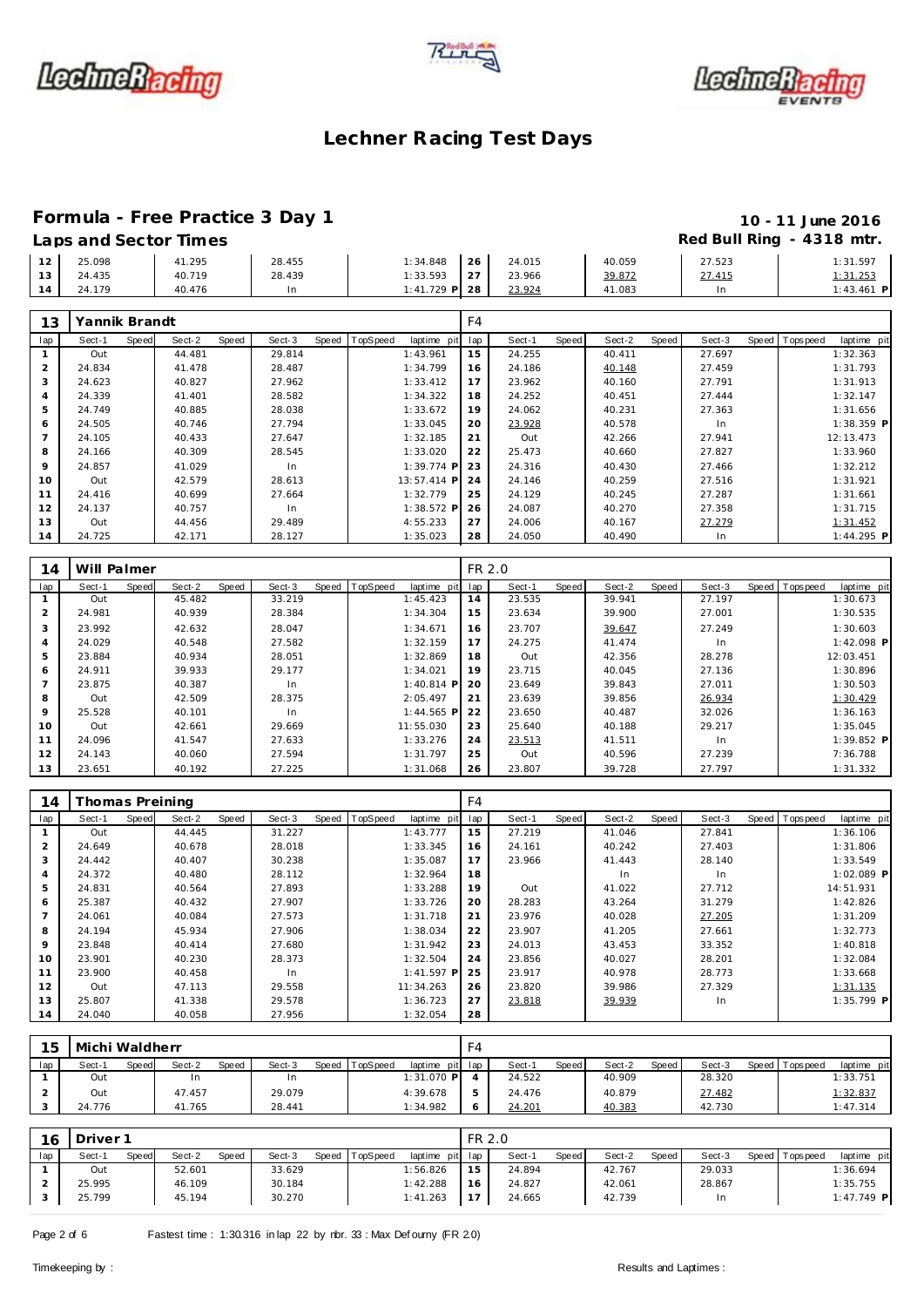





# Formula - Free Practice 3 Day 1<br>
Laps and Sector Times<br>
10 - 11 June 2016<br>
Red Bull Ring - 4318 mtr.

| 4  | 25.418   | 43.570 | 29.558 | 1:38.546    | 18 | Out    | 44.002 | 29.432 | 7:36.162     |
|----|----------|--------|--------|-------------|----|--------|--------|--------|--------------|
|    | 25.371   | 43.136 | 29.766 | 1:38.273    | 19 | 25.182 | 42.403 | 29.117 | 1:36.702     |
| 6  | 1:16.370 | 44.891 | 31.308 | 12:32.569 P | 20 | 24.771 | 42.963 | 29.037 | 1:36.771     |
|    | 26.769   | 43.339 | 30.049 | 1:40.157    | 21 | 24.565 | 42.076 | 28.687 | 1:35.328     |
| 8  | 25.324   | 43.608 | 29.699 | 1:38.631    | 22 | 24.540 | 41.963 | 28.822 | 1:35.325     |
| 9  | 25.131   | 43.238 | 29.446 | 1:37.815    | 23 | 24.500 | 41.946 | 28.843 | 1:35.289     |
| 10 | 25.155   | 42.870 | 29.021 | 1:37.046    | 24 | 24.777 | 45.049 | 28.808 | 1:38.634     |
|    | 25.555   | 43.245 | 29.391 | 1:38.191    | 25 | 24.529 | 42.082 | 28.650 | 1:35.261     |
| 12 | 25.301   | 44.985 | 29.486 | 1:39.772    | 26 | 24.705 | 44.227 | 28.283 | 1:37.215     |
| 13 | 24.716   | 42.448 | 29.096 | 1:36.260    | 27 | 24.321 | 41.827 | 28.302 | 1:34.450     |
| 14 | 24.954   | 43.213 | 29.161 | 1:37.328    | 28 | 24.593 | 42.158 | In     | $1:47.729$ P |

| 17             | Diego Ciantini |       |        |       |        |       |          |             | F4  |        |              |        |       |        |       |          |              |
|----------------|----------------|-------|--------|-------|--------|-------|----------|-------------|-----|--------|--------------|--------|-------|--------|-------|----------|--------------|
| lap            | Sect-1         | Speed | Sect-2 | Speed | Sect-3 | Speed | TopSpeed | laptime pit | lap | Sect-1 | <b>Speed</b> | Sect-2 | Speed | Sect-3 | Speed | Topspeed | laptime pit  |
|                | Out            |       | 44.446 |       | 30.217 |       |          | 1:40.543    | 18  | 24.317 |              | 40.370 |       | In     |       |          | $1:45.118$ P |
| $\overline{2}$ | 25.372         |       | 41.973 |       | 28.339 |       |          | 1:35.684    | 19  | Out    |              | 44.483 |       | 30.523 |       |          | 8:53.479     |
| 3              | 24.767         |       | 42.056 |       | 28.510 |       |          | 1:35.333    | 20  | 25.009 |              | 42.807 |       | 27.903 |       |          | 1:35.719     |
| $\overline{4}$ | 24.655         |       | 40.743 |       | 28.835 |       |          | 1:34.233    | 21  | 24.236 |              | 40.358 |       | 31.794 |       |          | 1:36.388     |
| 5              | 24.685         |       | 40.955 |       | 29.640 |       |          | 1:35.280    | 22  | 24.191 |              | 40.958 |       | 28.261 |       |          | 1:33.410     |
| 6              | 24.419         |       | 42.870 |       | 28.270 |       |          | 1:35.559    | 23  | 24.136 |              | 40.151 |       | 27.548 |       |          | 1:31.835     |
|                | 24.464         |       | 40.626 |       | 28.117 |       |          | 1:33.207    | 24  | 24.196 |              | 40.234 |       | 27.351 |       |          | 1:31.781     |
| 8              | 24.255         |       | 40.690 |       | 27.678 |       |          | 1:32.623    | 25  | 24.115 |              | 40.325 |       | 27.775 |       |          | 1:32.215     |
| 9              | 24.345         |       | 40.757 |       | 27.515 |       |          | 1:32.617    | 26  | 24.078 |              | 40.400 |       | 27.386 |       |          | 1:31.864     |
| 10             | 24.262         |       | 40.421 |       | 27.840 |       |          | 1:32.523    | 27  | 27.729 |              | 42.188 |       | 27.754 |       |          | 1:37.671     |
|                | 11 11:53.643   |       | 43.970 |       | 28.905 |       |          | 13:06.518 P | 28  | 24.453 |              | 40.299 |       | 27.336 |       |          | 1:32.088     |
| 12             | 25.507         |       | 44.136 |       | 32.307 |       |          | 1:41.950    | 29  | 24.154 |              | 40.162 |       | 27.349 |       |          | 1:31.665     |
| 13             | 24.581         |       | 43.406 |       | 32.243 |       |          | 1:40.230    | 30  | 24.105 |              | 39.996 |       | 28.709 |       |          | 1:32.810     |
| 14             | 24.413         |       | 41.308 |       | 28.050 |       |          | 1:33.771    | 31  | 26.636 |              | 41.975 |       | 27.494 |       |          | 1:36.105     |
| 15             | 24.814         |       | 40.580 |       | 27.656 |       |          | 1:33.050    | 32  | 24.225 |              | 40.253 |       | 27.285 |       |          | 1:31.763     |
| 16             | 24.417         |       | 40.755 |       | 27.799 |       |          | 1:32.971    | 33  | 24.108 |              | 43.439 |       | In     |       |          | $1:46.513$ P |
| 17             | 24.428         |       | 40.717 |       | 27.745 |       |          | 1:32.890    | 34  |        |              |        |       |        |       |          |              |

| 18  | Jan-Erik Meikup |              |        |       |        |       |                 |             | F <sub>4</sub> |        |       |        |       |        |       |           |              |
|-----|-----------------|--------------|--------|-------|--------|-------|-----------------|-------------|----------------|--------|-------|--------|-------|--------|-------|-----------|--------------|
| lap | Sect-1          | <b>Speed</b> | Sect-2 | Speed | Sect-3 | Speed | <b>TopSpeed</b> | laptime pit | lap            | Sect-1 | Speed | Sect-2 | Speed | Sect-3 | Speed | Tops peed | laptime pit  |
|     | Out             |              | 44.326 |       | 29.673 |       |                 | 1:40.452    | 17             | 24.289 |       | 40.839 |       | 27.779 |       |           | 1:32.907     |
| 2   | 25.474          |              | 41.470 |       | 28.402 |       |                 | 1:35.346    | 18             | 24.215 |       | 41.954 |       | 28.014 |       |           | 1:34.183     |
| 3   | 24.542          |              | 43.016 |       | 28.602 |       |                 | 1:36.160    | 19             | 24.457 |       | 42.583 |       | 28.569 |       |           | 1:35.609     |
| 4   | 24.660          |              | 41.602 |       | 28.707 |       |                 | 1:34.969    | 20             | 24.235 |       | 40.591 |       | 28.136 |       |           | 1:32.962     |
| 5   | 24.543          |              | 41.427 |       | 28.237 |       |                 | 1:34.207    | 21             | 24.282 |       | 40.463 |       | 27.909 |       |           | 1:32.654     |
| 6   | 24.398          |              | 41.166 |       | 28.263 |       |                 | 1:33.827    | 22             | 24.756 |       | 40.542 |       | 27.860 |       |           | 1:33.158     |
|     | 24.393          |              | 40.723 |       | 28.594 |       |                 | 1:33.710    | 23             | 24.175 |       | 40.530 |       | 28.074 |       |           | 1:32.779     |
| 8   | 24.453          |              | 40.555 |       | 28.158 |       |                 | 1:33.166    | 24             | 24.223 |       | 40.713 |       | In     |       |           | $1:42.427$ P |
| 9   | 24.397          |              | 41.288 |       | 28.525 |       |                 | 1:34.210    | 25             | Out    |       | 44.641 |       | 29.854 |       |           | 11:07.572    |
| 10  | 24.525          |              | 40.605 |       | 29.582 |       |                 | 1:34.712    | 26             | 25.387 |       | 43.943 |       | 28.663 |       |           | 1:37.993     |
| 11  | 24.457          |              | 40.464 |       | 31.589 |       |                 | 1:36.510    | 27             | 24.613 |       | 41.264 |       | 28.081 |       |           | 1:33.958     |
| 12  | 10:41.603       |              | 42.636 |       | 29.331 |       |                 | 11:53.570 P | 28             | 24.394 |       | 42.831 |       | 44.293 |       |           | 1:51.518     |
| 13  | 24.874          |              | 41.204 |       | 28.528 |       |                 | 1:34.606    | 29             | 26.961 |       | 41.067 |       | 27.922 |       |           | 1:35.950     |
| 14  | 24.454          |              | 40.734 |       | 28.011 |       |                 | 1:33.199    | 30             | 24.166 |       | 41.037 |       | 27.571 |       |           | 1:32.774     |
| 15  | 24.586          |              | 41.927 |       | 28.222 |       |                 | 1:34.735    | 31             | 24.168 |       | 41.631 |       | 28.052 |       |           | 1:33.851     |
| 16  | 24.316          |              | 40.548 |       | 28.076 |       |                 | 1:32.940    | 32             | 24.152 |       | 40.519 |       | In     |       |           | $1:43.697$ P |

| 19  | Fabio Scherer |       |        |       |        |                |             | F4  |        |       |        |       |        |                |              |
|-----|---------------|-------|--------|-------|--------|----------------|-------------|-----|--------|-------|--------|-------|--------|----------------|--------------|
| lap | Sect-1        | Speed | Sect-2 | Speed | Sect-3 | Speed TopSpeed | laptime pit | lap | Sect-1 | Speed | Sect-2 | Speed | Sect-3 | Speed Topspeed | laptime pit  |
|     | Out           |       | 44.809 |       | 29.919 |                | 1:42.172    | 17  | 24.318 |       | 40.958 |       | 27.717 |                | 1:32.993     |
|     | 26.133        |       | 41.580 |       | 28.704 |                | 1:36.417    | 18  | 24.289 |       | 43.499 |       | 27.972 |                | 1:35.760     |
|     | 24.529        |       | 41.064 |       | 28.985 |                | 1:34.578    | 19  | 24.233 |       | 40.380 |       | 27.487 |                | 1:32.100     |
| 4   | 24.379        |       | 40.899 |       | 28.206 |                | 1:33.484    | 20  | 24.510 |       | 40.360 |       | 27.501 |                | 1:32.371     |
| 5   | 24.341        |       | 40.991 |       | 28.463 |                | 1:33.795    | 21  | 24.179 |       | 40.583 |       | 27.480 |                | 1:32.242     |
| 6   | 24.331        |       | 40.681 |       | 27.793 |                | 1:32.805    | 22  | 25.118 |       | 40.656 |       | 27.585 |                | 1:33.359     |
|     | 24.277        |       | 40.748 |       | 27.601 |                | 1:32.626    | 23  | 24.288 |       | 40.283 |       | 27.418 |                | 1:31.989     |
| 8   | 24.319        |       | 40.555 |       | 27.730 |                | 1:32.604    | 24  | 24.108 |       | 40.613 |       | 27.310 |                | 1:32.031     |
| 9   | 24.436        |       | 40.493 |       | 27.593 |                | 1:32.522    | 25  | 24.182 |       | 40.204 |       | 27.162 |                | 1:31.548     |
| 10  | 24.572        |       | 40.359 |       | 27.776 |                | 1:32.707    | 26  | 26.883 |       | 40.548 |       | In.    |                | $1:46.035$ P |
| 11  | 24.366        |       | 41.006 |       | 28.376 |                | 1:33.748    | 27  | Out    |       | 41.609 |       | 27.923 |                | 8:41.456     |
| 12  | 15:37.766     |       | 47.101 |       | 32.011 |                | 16:56.878 P | 28  | 24.297 |       | 40.424 |       | 28.572 |                | 1:33.293     |
| 13  | 25.375        |       | 41.807 |       | 28.046 |                | 1:35.228    | 29  | 24.207 |       | 42.035 |       | 27.817 |                | 1:34.059     |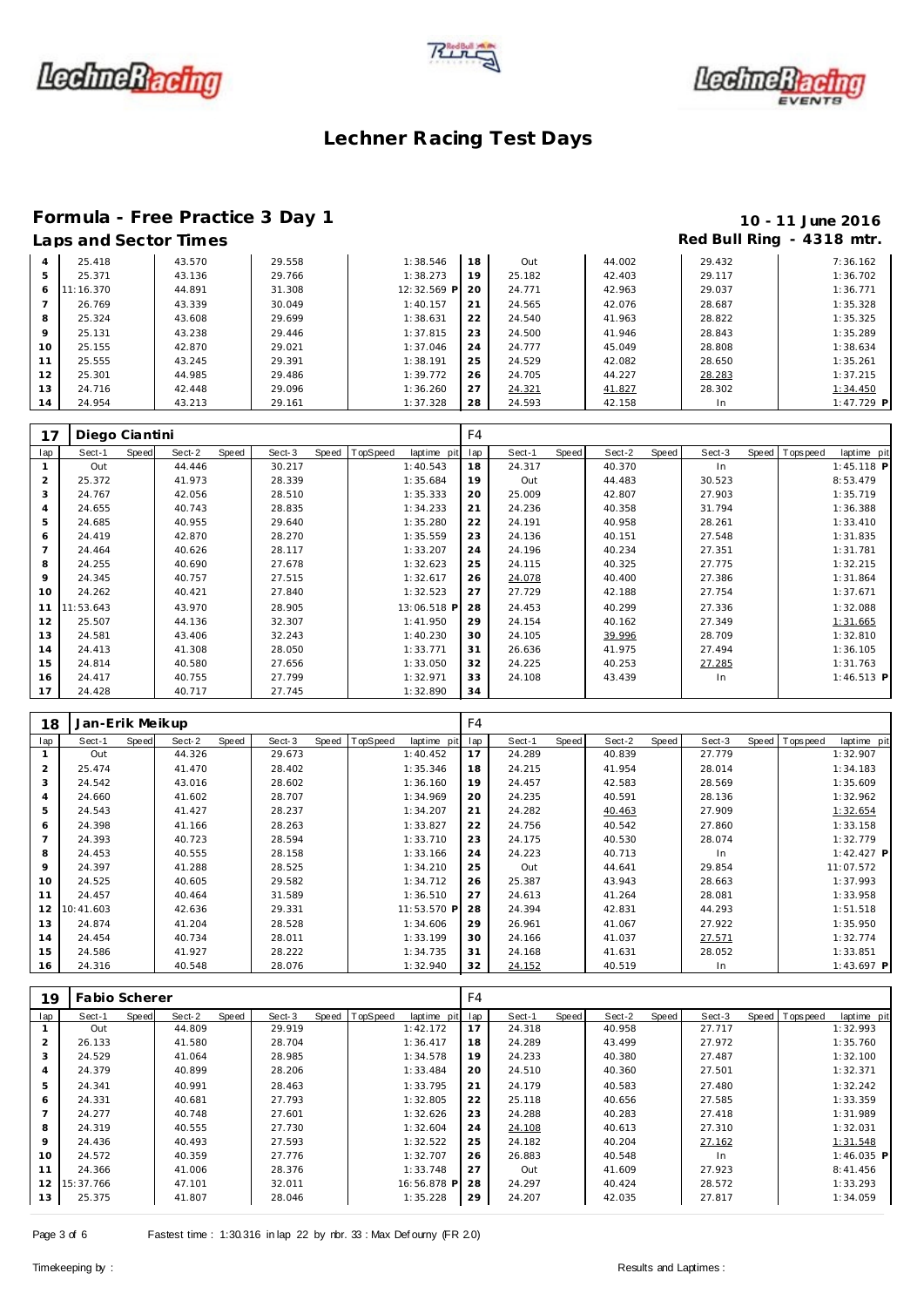





# **Formula - Free Practice 3 Day 1 10 - 11 June 2016**

## **Laps and Sector Times Red Bull Ring - 4318 mtr.**

|    | Laps and Scotor innes |        |        |          |      |        |        | $1.00$ $\mu$ $\mu$ $\mu$ $\mu$ $\mu$ $\mu$ | .          |
|----|-----------------------|--------|--------|----------|------|--------|--------|--------------------------------------------|------------|
| 14 | 24.582                | 40.710 | 27.845 | 1:33.137 | 30 l | 24.135 | 40.162 | 27.534                                     | 1:31.831   |
| 15 | 24.265                | 40.492 | 27.649 | 1:32.406 | 131  | 24.302 | 42.893 |                                            | 1:46.654 F |
| 16 | 24.244                | 41.800 | 27.749 | 1:33.793 | 32   |        |        |                                            |            |

| 21             | Richi Wagner |       |        |       |        |       |          |              | F <sub>4</sub> |        |       |        |       |        |                |              |
|----------------|--------------|-------|--------|-------|--------|-------|----------|--------------|----------------|--------|-------|--------|-------|--------|----------------|--------------|
| lap            | Sect-1       | Speed | Sect-2 | Speed | Sect-3 | Speed | TopSpeed | laptime pit  | lap            | Sect-1 | Speed | Sect-2 | Speed | Sect-3 | Speed Topspeed | laptime pit  |
|                | Out          |       | 50.572 |       | 32.254 |       |          | 1:54.447     | 12             | 24.443 |       | 41.650 |       | 28.671 |                | 1:34.764     |
| 2              | 25.990       |       | 44.354 |       | 33.228 |       |          | 1:43.572     | 13             | 24.559 |       | 42.058 |       | 28.537 |                | 1:35.154     |
| 3              | 25.028       |       | 42.352 |       | 31.131 |       |          | 1:38.511     | 14             | 24.989 |       | 41.233 |       | 28.191 |                | 1:34.413     |
| $\overline{a}$ | 24.939       |       | 42.037 |       | 29.330 |       |          | 1:36.306     | 15             | 24.377 |       | 41.220 |       | 28.061 |                | 1:33.658     |
| 5              | 24.721       |       | 42.412 |       | 29.787 |       |          | 1:36.920     | 16             | 24.656 |       | 40.917 |       | 28.143 |                | 1:33.716     |
| 6              | 24.609       |       | 41.891 |       | 29.232 |       |          | 1:35.732     | 17             | 24.379 |       | 41.299 |       | 28.223 |                | 1:33.901     |
|                | 24.749       |       | 41.111 |       | 28.854 |       |          | 1:34.714     | 18             | 24.538 |       | 41.284 |       | 27.660 |                | 1:33.482     |
| 8              | 24.340       |       | 41.036 |       | 28.275 |       |          | 1:33.651     | 19             | 24.384 |       | 40.951 |       | 27.845 |                | 1:33.180     |
| $\mathsf Q$    | 24.415       |       | 41.958 |       | 29.587 |       |          | 1:35.960     | 20             | 24.732 |       | 40.945 |       | 29.243 |                | 1:34.920     |
| 10             | 24.399       |       | 41.214 |       | In.    |       |          | $1:41.913$ P | 21             | 26.371 |       | 49.182 |       | In.    |                | $1:54.574$ P |
| 11             | Out          |       | 42.906 |       | 28.614 |       |          | 10:51.184    | 22             |        |       |        |       |        |                |              |

| 22  | Maxi Fischl |       |          |       |        |                  |             | F4  |        |       |        |       |        |                |              |
|-----|-------------|-------|----------|-------|--------|------------------|-------------|-----|--------|-------|--------|-------|--------|----------------|--------------|
| lap | Sect-1      | Speed | Sect-2   | Speed | Sect-3 | Speed   TopSpeed | laptime pit | lap | Sect-1 | Speed | Sect-2 | Speed | Sect-3 | Speed Topspeed | laptime pit  |
|     | Out         |       | 1:01.705 |       | 41.602 |                  | 2:22.552    | 9   | 28.177 |       | 54.411 |       | 39.013 |                | 2:01.601     |
|     | 29.255      |       | 56.339   |       | 40.669 |                  | 2:06.263    | 10  | 27.814 |       | 52.452 |       | 37.546 |                | 1:57.812     |
|     | 28.486      |       | 53.015   |       | 38.297 |                  | 1:59.798    | 11  | 27.075 |       | 52.870 |       | 37.528 |                | 1:57.473     |
|     | 27.905      |       | 54.201   |       | 38.960 |                  | 2:01.066    | 12  | 27.112 |       | 53.340 |       | 39.656 |                | 2:00.108     |
| 5   | 27.843      |       | 53.117   |       | 38.102 |                  | 1:59.062    | 13  | 27.379 |       | 52.903 |       | 37.594 |                | 1:57.876     |
| 6   | 27.482      |       | 57.513   |       | 39.217 |                  | 2:04.212    | 14  | 27.835 |       | 54.082 |       | 37.295 |                | 1:59.212     |
|     | 29.474      |       | 53.923   |       | 37.082 |                  | 2:00.479    | 15  | 31.581 |       | 52.744 |       | In     |                | $2:12.784$ P |
|     | 29:11.663   |       | 57.379   |       | 39.845 |                  | 30:48.887 P | 16  |        |       |        |       |        |                |              |

| 23             | Lukas Dunner |              |        |       |        |                |                 | F <sub>4</sub> |        |       |        |       |        |                |              |  |
|----------------|--------------|--------------|--------|-------|--------|----------------|-----------------|----------------|--------|-------|--------|-------|--------|----------------|--------------|--|
| Iap            | Sect-1       | <b>Speed</b> | Sect-2 | Speed | Sect-3 | Speed TopSpeed | laptime<br>pitl | lap            | Sect-1 | Speed | Sect-2 | Speed | Sect-3 | Speed Topspeed | laptime pit  |  |
|                | Out          |              | 46.769 |       | 31.779 |                | 1:47.078        | 14             | 24.482 |       | 41.537 |       | 28.869 |                | 1:34.888     |  |
| $\overline{2}$ | 25.817       |              | 44.132 |       | 30.179 |                | 1:40.128        | 15             | 30.153 |       | 42.345 |       | 29.001 |                | 1:41.499     |  |
| 3              | 32.558       |              | 50.928 |       | 30.261 |                | 1:53.747        | 16             | 24.606 |       | 41.732 |       | 29.126 |                | 1:35.464     |  |
| 4              | 24.966       |              | 43.194 |       | 30.062 |                | 1:38.222        | 17             | 24.622 |       | 41.749 |       | 28.928 |                | 1:35.299     |  |
| 5              | 25.034       |              | 44.414 |       | 29.686 |                | 1:39.134        | 18             | 24.846 |       | 43.070 |       | In.    |                | $1:44.398$ P |  |
| 6              | 25.047       |              | 42.880 |       | 29.669 |                | 1:37.596        | 19             | Out    |       | 47.818 |       | 28.999 |                | 8:41.519     |  |
|                | 25.228       |              | 42.490 |       | 29.116 |                | 1:36.834        | 20             | 24.949 |       | 41.940 |       | 29.036 |                | 1:35.925     |  |
| 8              | 26.206       |              | 42.181 |       | In.    |                | $1:45.068$ P    | 21             | 24.618 |       | 41.350 |       | 30.776 |                | 1:36.744     |  |
| 9              | Out          |              | 45.932 |       | 29.899 |                | 15:30.694 P     | 22             | 24.855 |       | 41.766 |       | 28.866 |                | 1:35.487     |  |
| 10             | 26.964       |              | 45.497 |       | 29.775 |                | 1:42.236        | 23             | 24.776 |       | 41.385 |       | 28.782 |                | 1:34.943     |  |
| 11             | 24.857       |              | 41.839 |       | 29.336 |                | 1:36.032        | 24             | 24.447 |       | 41.442 |       | 28.665 |                | 1:34.554     |  |
| 12             | 24.639       |              | 41.881 |       | 29.444 |                | 1:35.964        | 25             | 28.041 |       | 51.716 |       | In.    |                | $1:57.243$ P |  |
| 13             | 24.675       |              | 41.753 |       | 28.914 |                | 1:35.342        | 26             |        |       |        |       |        |                |              |  |

| 28  | Finlay Hutchison |       |        |       |        |                |             | FR 2.0 |        |       |        |       |        |                |              |
|-----|------------------|-------|--------|-------|--------|----------------|-------------|--------|--------|-------|--------|-------|--------|----------------|--------------|
| lap | Sect-1           | Speed | Sect-2 | Speed | Sect-3 | Speed TopSpeed | laptime pit | lap    | Sect-1 | Speed | Sect-2 | Speed | Sect-3 | Speed Topspeed | laptime pit  |
|     | Out              |       | 59.363 |       | 32.100 |                | 2:05.666    | 15     | 23.943 |       | 40.777 |       | 32.384 |                | 1:37.104     |
| 2   | 28.800           |       | 45.581 |       | 30.108 |                | 1:44.489    | 16     | 23.997 |       | 40.028 |       | 27.531 |                | 1:31.556     |
| 3   | 25.322           |       | 42.933 |       | 28.646 |                | 1:36.901    | 17     | 23.776 |       | 40.047 |       | 27.643 |                | 1:31.466     |
| 4   | 24.273           |       | 40.966 |       | 28.243 |                | 1:33.482    | 18     | 24.109 |       | 40.217 |       | 27.505 |                | 1:31.831     |
| 5   | 24.238           |       | 40.705 |       | 28.046 |                | 1:32.989    | 19     | 23.668 |       | 39.921 |       | 27.327 |                | 1:30.916     |
| 6   | 24.144           |       | 40.476 |       | 28.091 |                | 1:32.711    | 20     | 23.700 |       | 40.091 |       | In     |                | $1:39.991$ P |
|     | 24.068           |       | 40.208 |       | 28.818 |                | 1:33.094    | 21     | Out    |       | 45.973 |       | 29.661 |                | 13:23.119    |
| 8   | 11:26.833        |       | 46.103 |       | 30.006 |                | 12:42.942 P | 22     | 24.298 |       | 40.235 |       | 27.959 |                | 1:32.492     |
| 9   | 26.254           |       | 45.182 |       | 28.970 |                | 1:40.406    | 23     | 24.034 |       | 40.212 |       | 28.007 |                | 1:32.253     |
| 10  | 24.232           |       | 40.305 |       | 28.103 |                | 1:32.640    | 24     | 23.959 |       | 39.992 |       | 27.813 |                | 1:31.764     |
| 11  | 23.855           |       | 40.261 |       | 28.520 |                | 1:32.636    | 25     | 23.944 |       | 40.759 |       | 27.787 |                | 1:32.490     |
| 12  | 23.928           |       | 40.202 |       | 27.945 |                | 1:32.075    | 26     | 23.847 |       | 40.283 |       | 27.698 |                | 1:31.828     |
| 13  | 24.405           |       | 39.994 |       | 27.543 |                | 1:31.942    | 27     | 23.722 |       | 39.977 |       | In     |                | $1:49.359$ P |
| 14  | 23.720           |       | 40.162 |       | 27.673 |                | 1:31.555    | 28     |        |       |        |       |        |                |              |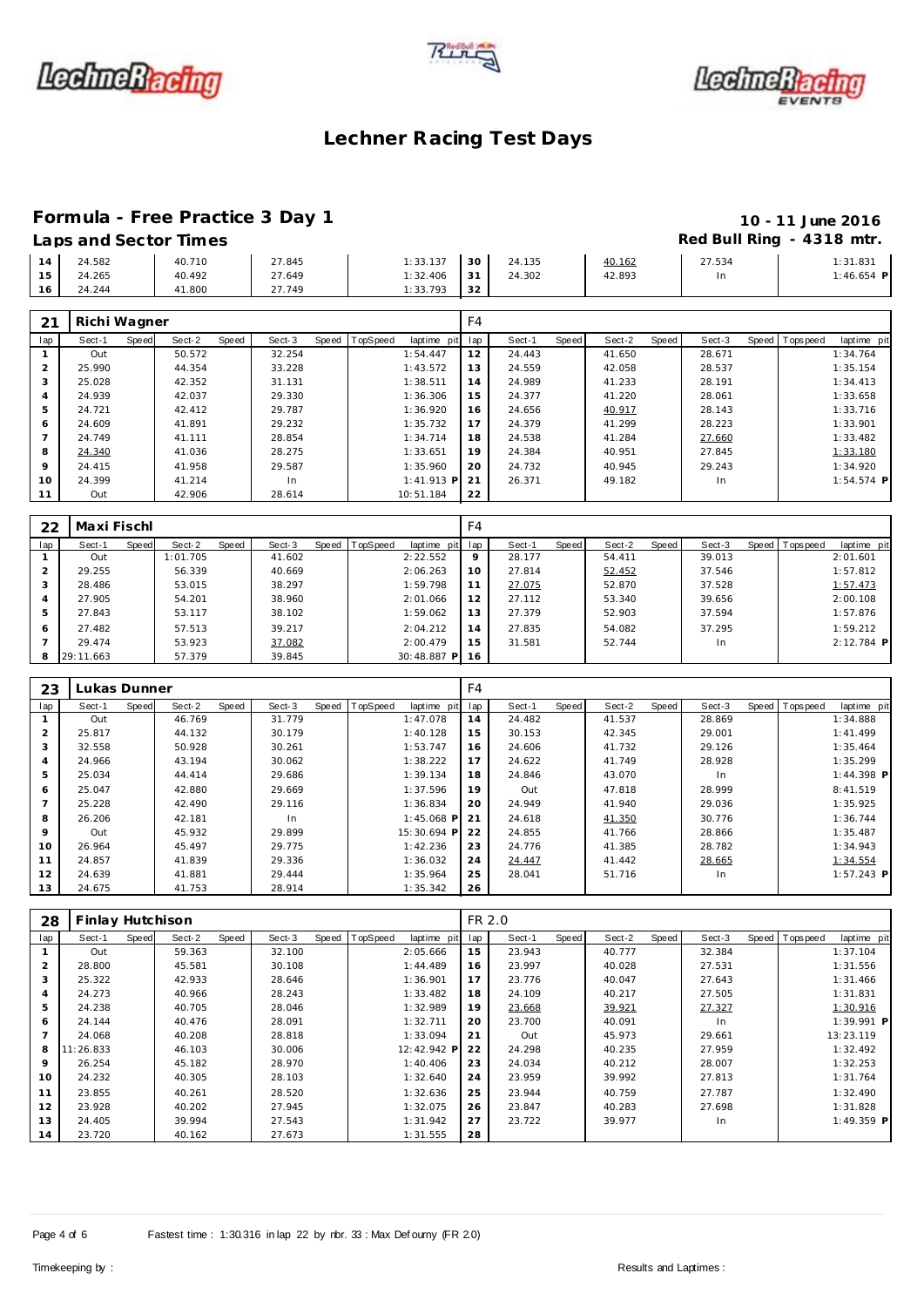





# Formula - Free Practice 3 Day 1<br>
Laps and Sector Times<br> **10 - 11 June 2016**<br>
Red Bull Ring - 4318 mtr.

| 29             | Mick Schumacher |       |        |       |        |       |          |              | F4  |        |       |        |       |        |                |              |
|----------------|-----------------|-------|--------|-------|--------|-------|----------|--------------|-----|--------|-------|--------|-------|--------|----------------|--------------|
| lap            | Sect-1          | Speed | Sect-2 | Speed | Sect-3 | Speed | TopSpeed | laptime pit  | lap | Sect-1 | Speed | Sect-2 | Speed | Sect-3 | Speed Topspeed | laptime pit  |
|                | Out             |       | 42.466 |       | 28.672 |       |          | 1:46.293     | 16  | 23.956 |       | 40.286 |       | 27.577 |                | 1:31.819     |
| 2              | 25.452          |       | 41.234 |       | 28.203 |       |          | 1:34.889     | 17  | 24.032 |       | 40.103 |       | 27.440 |                | 1:31.575     |
| 3              | 27.531          |       | 41.638 |       | 27.790 |       |          | 1:36.959     | 18  | 24.170 |       | 39.993 |       | 27.408 |                | 1:31.571     |
| $\overline{4}$ | 24.487          |       | 42.137 |       | 28.345 |       |          | 1:34.969     | 19  | 23.964 |       | 40.282 |       | 27.341 |                | 1:31.587     |
| 5              | 26.654          |       | 41.634 |       | 27.943 |       |          | 1:36.231     | 20  | 23.867 |       | 40.097 |       | 28.036 |                | 1:32.000     |
| 6              | 24.394          |       | 40.783 |       | 27.723 |       |          | 1:32.900     | 21  | 24.316 |       | 40.612 |       | 27.428 |                | 1:32.356     |
| $\overline{ }$ | 24.270          |       | 40.499 |       | 27.507 |       |          | 1:32.276     | 22  | 24.236 |       | 40.410 |       | 27.333 |                | 1:31.979     |
| 8              | 24.213          |       | 42.010 |       | 27.485 |       |          | 1:33.708     | 23  | 23.927 |       | 41.291 |       | In.    |                | $1:53.003$ P |
| 9              | 26.143          |       | 45.501 |       | In     |       |          | $1:43.776$ P | 24  | Out    |       | 50.600 |       | 28.370 |                | 11:00.643    |
| 10             | Out             |       | 43.554 |       | 28.281 |       |          | 14:39.014    | 25  | 25.651 |       | 43.013 |       | 27.737 |                | 1:36.401     |
| 11             | 24.937          |       | 41.002 |       | 29.008 |       |          | 1:34.947     | 26  | 24.130 |       | 40.436 |       | 27.457 |                | 1:32.023     |
| 12             | 26.206          |       | 50.026 |       | 28.196 |       |          | 1:44.428     | 27  | 24.075 |       | 40.236 |       | 27.671 |                | 1:31.982     |
| 13             | 24.672          |       | 40.669 |       | 27.518 |       |          | 1:32.859     | 28  | 24.213 |       | 40.049 |       | 27.209 |                | 1:31.471     |
| 14             | 24.104          |       | 40.249 |       | 27.375 |       |          | 1:31.728     | 29  | 23.810 |       | 40.053 |       | 27.309 |                | 1:31.172     |
| 15             | 24.026          |       | 40.212 |       | 27.358 |       |          | 1:31.596     | 30  | 24.030 |       | 40.405 |       | In.    |                | 1:41.363 P   |

| 33             | Max Defourny |       |        |       |        |       |          |             | FR 2.0 |        |       |        |       |        |                |              |
|----------------|--------------|-------|--------|-------|--------|-------|----------|-------------|--------|--------|-------|--------|-------|--------|----------------|--------------|
| lap            | Sect-1       | Speed | Sect-2 | Speed | Sect-3 | Speed | TopSpeed | laptime pit | lap    | Sect-1 | Speed | Sect-2 | Speed | Sect-3 | Speed Topspeed | laptime pit  |
|                | Out          |       | 45.160 |       | 29.592 |       |          | 1:41.722    | 16     | 23.503 |       | 40.170 |       | 27.074 |                | 1:30.747     |
| 2              | 25.341       |       | 43.022 |       | 32.242 |       |          | 1:40.605    | 17     | 26.676 |       | 40.981 |       | In     |                | $1:40.495$ P |
| 3              | 28.049       |       | 42.694 |       | 28.007 |       |          | 1:38.750    | 18     | Out    |       | 40.243 |       | 27.307 |                | 8:52.037     |
| $\overline{a}$ | 23.934       |       | 40.302 |       | 28.412 |       |          | 1:32.648    | 19     | 23.761 |       | 39.651 |       | 27.205 |                | 1:30.617     |
| 5              | 24.016       |       | 40.775 |       | 27.237 |       |          | 1:32.028    | 20     | 23.706 |       | 39.685 |       | 27.167 |                | 1:30.558     |
| 6              | 23.885       |       | 40.031 |       | 27.182 |       |          | 1:31.098    | 21     | 23.873 |       | 39.608 |       | 27.096 |                | 1:30.577     |
|                | 23.812       |       | 39.912 |       | 27.032 |       |          | 1:30.756    | 22     | 23.846 |       | 39.607 |       | 26.863 |                | 1:30.316     |
| 8              | 24.613       |       | 39.806 |       | 27.086 |       |          | 1:31.505    | 23     | 23.787 |       | 41.227 |       | In     |                | $1:38.056$ P |
| $\circ$        | 23.728       |       | 39.685 |       | 27.208 |       |          | 1:30.621    | 24     | Out    |       | 40.459 |       | 27.518 |                | 5:47.912     |
| 10             | 10:16.242    |       | 40.680 |       | 27.634 |       |          | 11:24.556 P | 25     | 23.953 |       | 39.725 |       | 27.089 |                | 1:30.767     |
| 11             | 23.876       |       | 39.928 |       | 27.172 |       |          | 1:30.976    | 26     | 23.686 |       | 39.675 |       | 27.186 |                | 1:30.547     |
| 12             | 23.802       |       | 39.825 |       | 27.459 |       |          | 1:31.086    | 27     | 23.803 |       | 39.529 |       | 27.091 |                | 1:30.423     |
| 13             | 23.753       |       | 40.662 |       | 27.961 |       |          | 1:32.376    | 28     | 23.573 |       | 53.675 |       | 36.099 |                | 1:53.347     |
| 14             | 24.162       |       | 39.671 |       | 27.164 |       |          | 1:30.997    | 29     | 23.992 |       | 39.661 |       | 26.988 |                | 1:30.641     |
| 15             | 23.679       |       | 39.647 |       | 27.195 |       |          | 1:30.521    | 30     | 23.648 |       | 39.651 |       | In     |                | 1:41.158 P   |

| 44             | Juri Vips |       |        |       |        |       |          |              | F <sub>4</sub> |        |       |        |       |        |       |            |              |
|----------------|-----------|-------|--------|-------|--------|-------|----------|--------------|----------------|--------|-------|--------|-------|--------|-------|------------|--------------|
| lap            | Sect-1    | Speed | Sect-2 | Speed | Sect-3 | Speed | TopSpeed | laptime pit  | lap            | Sect-1 | Speed | Sect-2 | Speed | Sect-3 | Speed | T ops peed | laptime pit  |
|                | Out       |       | 43.575 |       | 29.199 |       |          | 1:37.963     | 17             | 23.934 |       | 40.047 |       | 27.245 |       |            | 1:31.226     |
| $\overline{a}$ | 24.826    |       | 41.330 |       | 28.005 |       |          | 1:34.161     | 18             | 24.290 |       | 42.568 |       | 29.531 |       |            | 1:36.389     |
| 3              | 24.546    |       | 41.816 |       | 28.388 |       |          | 1:34.750     | 19             | 24.028 |       | 40.647 |       | 27.550 |       |            | 1:32.225     |
| 4              | 24.682    |       | 40.765 |       | 27.964 |       |          | 1:33.411     | 20             | 23.988 |       | 40.348 |       | 27.444 |       |            | 1:31.780     |
| 5              | 24.108    |       | 40.747 |       | 28.161 |       |          | 1:33.016     | 21             | 23.922 |       | 39.974 |       | 27.524 |       |            | 1:31.420     |
| 6              | 24.582    |       | 42.580 |       | 27.858 |       |          | 1:35.020     | 22             | 23.928 |       | 41.874 |       | In     |       |            | $1:39.467$ P |
| $\overline{7}$ | 24.081    |       | 40.292 |       | 28.287 |       |          | 1:32.660     | 23             | Out    |       | 42.203 |       | 27.564 |       |            | 9:00.951     |
| 8              | 25.824    |       | 40.860 |       | In     |       |          | $1:40.472$ P | 24             | 24.166 |       | 40.494 |       | 27.563 |       |            | 1:32.223     |
| 9              | Out       |       | 45.263 |       | 29.430 |       |          | 16:10.016    | 25             | 24.335 |       | 40.503 |       | 27.631 |       |            | 1:32.469     |
| 10             | 24.970    |       | 41.140 |       | 28.442 |       |          | 1:34.552     | 26             | 24.145 |       | 40.793 |       | 28.625 |       |            | 1:33.563     |
| 11             | 24.330    |       | 40.630 |       | 36.165 |       |          | 1:41.125     | 27             | 24.212 |       | 41.841 |       | 27.560 |       |            | 1:33.613     |
| 12             | 24.515    |       | 40.455 |       | 27.752 |       |          | 1:32.722     | 28             | 23.965 |       | 40.537 |       | 27.817 |       |            | 1:32.319     |
| 13             | 24.299    |       | 40.642 |       | 27.608 |       |          | 1:32.549     | 29             | 24.077 |       | 40.529 |       | 27.568 |       |            | 1:32.174     |
| 14             | 24.083    |       | 40.194 |       | 27.624 |       |          | 1:31.901     | 30             | 24.214 |       | 45.820 |       | 28.111 |       |            | 1:38.145     |
| 15             | 24.077    |       | 40.053 |       | 27.482 |       |          | 1:31.612     | 31             | 23.967 |       | 40.376 |       | In     |       |            | $1:43.573$ P |
| 16             | 23.987    |       | 40.090 |       | 27.450 |       |          | 1:31.527     | 32             |        |       |        |       |        |       |            |              |

| 49             | Lucas Legeret |       |        |       |        |                |             |     |        |       |        |       |        |                |             |
|----------------|---------------|-------|--------|-------|--------|----------------|-------------|-----|--------|-------|--------|-------|--------|----------------|-------------|
| lap            | Sect-1        | Speed | Sect-2 | Speed | Sect-3 | Speed TopSpeed | laptime pit | lap | Sect-1 | Speed | Sect-2 | Speed | Sect-3 | Speed Topspeed | laptime pit |
|                | Out           |       | 48.724 |       | 35.244 |                | 2:01.377    | 13  | 24.241 |       | 40.882 |       | In     |                | 1:43.470 P  |
|                | 26.026        |       | 43.392 |       | 31.319 |                | 1:40.737    | 14  | Out    |       | 42.773 |       | 28.633 |                | 7:49.893    |
| 3              | 25.004        |       | 41.919 |       | 29.809 |                | 1:36.732    | 15  | 24.730 |       | 45.588 |       | 31.364 |                | 1:41.682    |
| $\overline{4}$ | 25.291        |       | 42.386 |       | 31.454 |                | 1:39.131    | 16  | 25.692 |       | 41.131 |       | 29.021 |                | 1:35.844    |
| 5              | 24.876        |       | 41.773 |       | 28.816 |                | 1:35.465    | 17  | 24.295 |       | 40.919 |       | 28.139 |                | 1:33.353    |
| 6              | 25.030        |       | 41.610 |       | 29.081 |                | 1:35.721    | 18  | 24.073 |       | 42.245 |       | 28.098 |                | 1:34.416    |
|                | 24.572        |       | 42.693 |       | 28.623 |                | 1:35.888    | 19  | 24.207 |       | 42.039 |       | 28.297 |                | 1:34.543    |
| 8              | 24.334        |       | 41.173 |       | 28.479 |                | 1:33.986    | 20  | 24.057 |       | 40.663 |       | 28.296 |                | 1:33.016    |